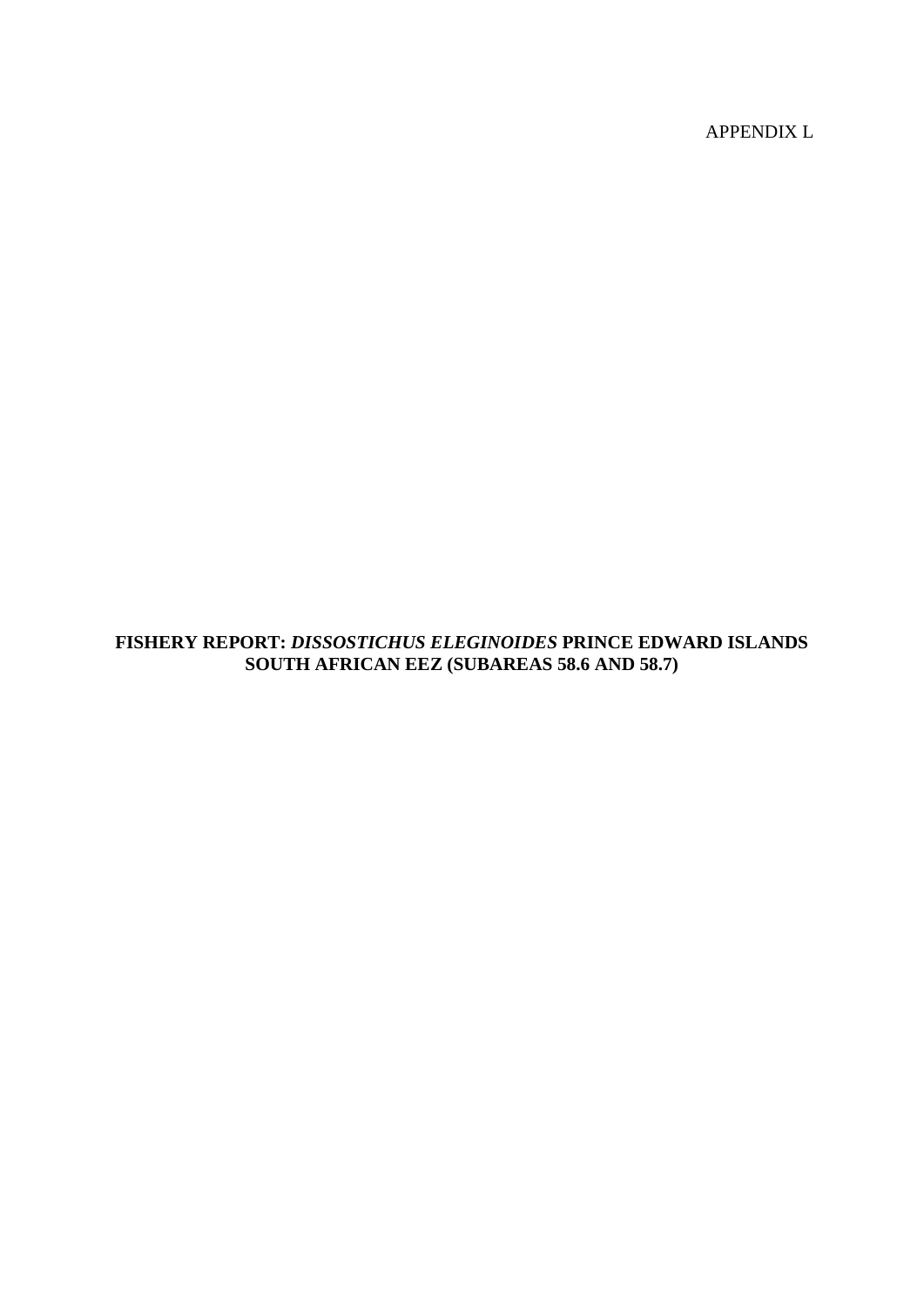# **CONTENTS**

Page

|                                                                            | 1<br>$\overline{2}$<br>$\overline{2}$<br>3           |
|----------------------------------------------------------------------------|------------------------------------------------------|
|                                                                            | 3                                                    |
|                                                                            | $\overline{4}$                                       |
|                                                                            | $\overline{4}$                                       |
| 5.2 Assessments of impact on affected populations                          | 5<br>5<br>6<br>6                                     |
| 6.4 Interactions involving marine mammals with longline fishing operations | 6<br>6<br>$\overline{7}$<br>$\overline{7}$<br>$\tau$ |
|                                                                            | 8                                                    |
|                                                                            | 8                                                    |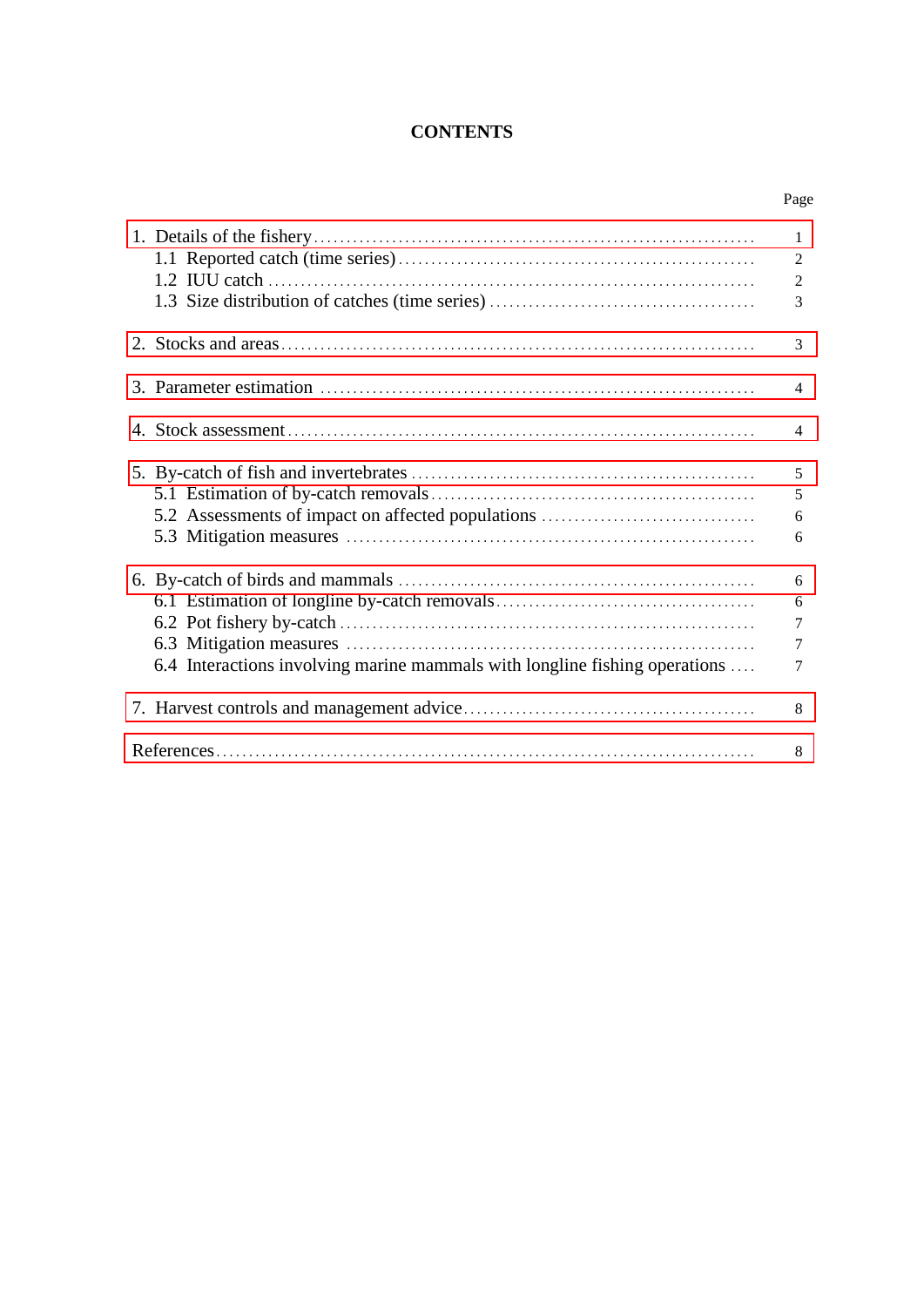# <span id="page-2-0"></span>**FISHERY REPORT:** *DISSOSTICHUS ELEGINOIDES* **PRINCE EDWARD ISLANDS SOUTH AFRICAN EEZ (SUBAREAS 58.6 AND 58.7)**

### **1. Details of the fishery**

A licensed fishery within the South African EEZ at the Prince Edward Islands started in October 1996. Part of the South African EEZ is outside the CAMLR Convention Area (Area 51) and part falls within Subareas 58.6 and 58.7 and Division 58.4.4 (Figure 1). Most fishing in the South African EEZ takes place to the north and the east of the Prince Edward Islands in Subareas 58.6 and 58.7 and Area 51, and this Fishery Report focuses on Subareas 58.6 and 58.7. Up to seven operators have been licensed by South Africa to fish in any one year. However, since 2001/02, only two licensed vessels have fished each season, and only one vessel has been active since 2005/06. A second vessel entered the fishery in late 2010.

2. In 2005 South Africa established a fishery in its EEZ at the Prince Edward Islands and licensed five operators with fixed proportional allocations of the catch limit. Since 2006 only one operator (with 27% of the catch limit) has been active in the fishery. However a second vessel licensed to catch the remaining 73% of the catch limit entered the fishery in late 2010.

3. Although the fishery began in 1996, IUU fishing vessels were first detected in the area in 1995 and possibly 1994. Prior to 2001/02, the estimated IUU catch of toothfish exceeded the reported catch for most years (SC-CAMLR-XXVI, Annex 5, Appendix N, Table 2).



Figure 1: General map of the South African EEZ at the Prince Edward Islands and the boundaries of Subareas 58.6 and 58.7 and Division 58.4.4 in the CAMLR Convention Area. Area 51 lies to the north of Subareas 58.6 and 58.7.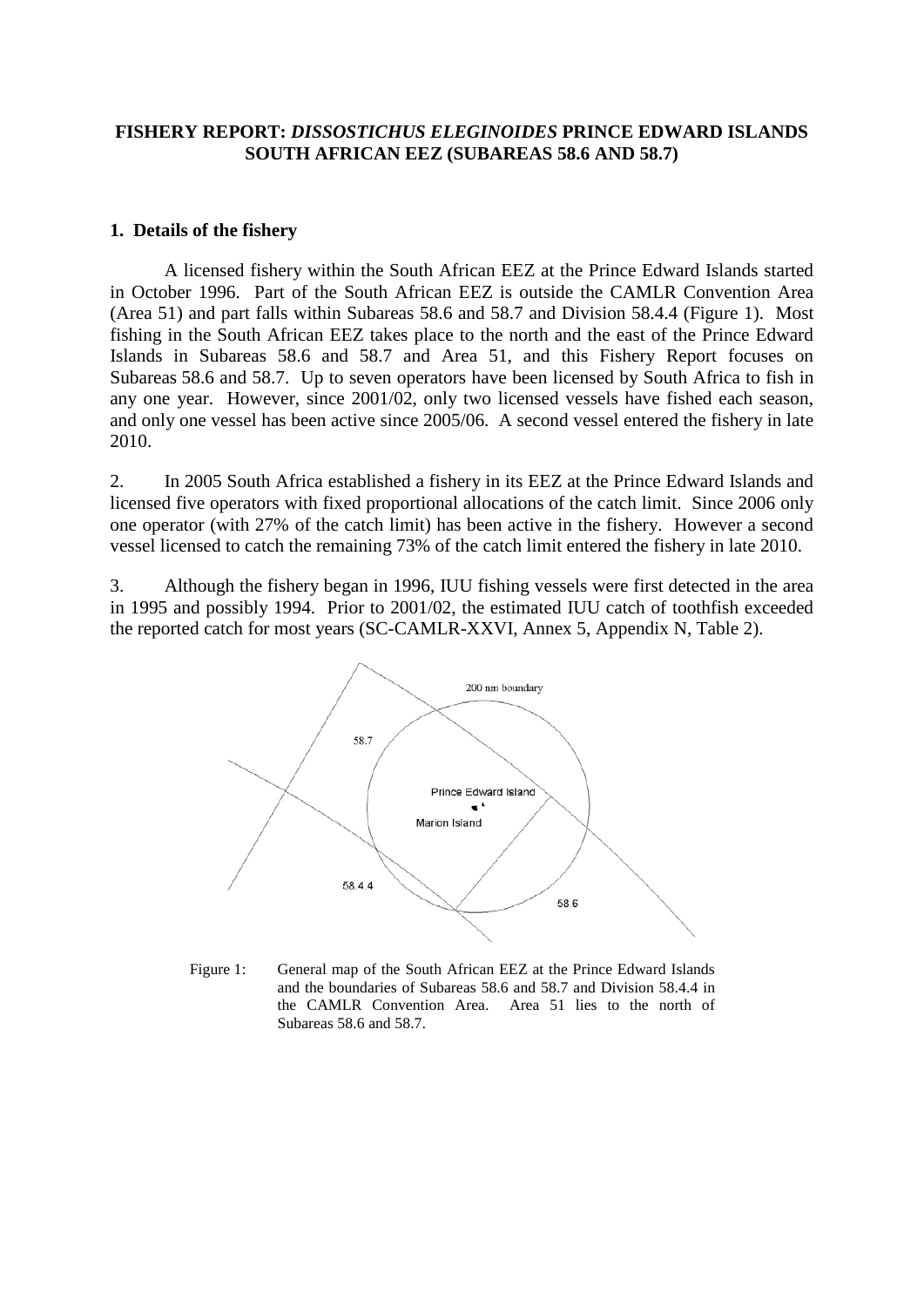# **1.1 Reported catch (time series)**

4. The total annual catches taken in the South African EEZ in Subareas 58.6 and 58.7 in the Convention Area, and Area 51 outside the Convention Area, as reported to CCAMLR, are presented in Table 1.

Table 1: Catch history for *Dissostichus eleginoides* in Subareas 58.6 and 58.7 in the Convention Area, and Area 51 outside the Convention Area. (Source: STATLANT data for past seasons, fine-scale data for current season, WG-FSA-11/10 and past reports for IUU catch in Subarea 58.7; IUU catches in Subarea 58.6 are described in the Crozet Island Fishery Report – Appendix TOP 586 FRA EEZ).

| Fishing                |          | Reported catch (tonnes) | Estimated    | Total |                              |                     |
|------------------------|----------|-------------------------|--------------|-------|------------------------------|---------------------|
| season                 | Area 51  | Subarea 58.6            | Subarea 58.7 | Total | <b>IUU</b> catch<br>(tonnes) | removal<br>(tonnes) |
| 1995/96                | $\Omega$ | 73                      | 869          | 942   | 4958                         | 5900                |
| 1996/97                | $\theta$ | 53                      | 1193         | 1246  | 7327                         | 8573                |
| 1997/98                | $\Omega$ | 267                     | 637          | 903   | 598                          | 1501                |
| 1998/99                | $\theta$ | 275                     | 301          | 576   | 173                          | 749                 |
| 1999/00                | $\theta$ | 79                      | 1015         | 1094  | 191                          | 1285                |
| 2000/01                | $\Omega$ | 36                      | 235          | 271   | 120                          | 391                 |
| 2001/02                | $\Omega$ | 67                      | 98           | 165   | 78                           | 243                 |
| 2002/03                | 46       | 39                      | 219          | 304   | 120                          | 424                 |
| 2003/04                | 33       | 71                      | 133          | 237   | 48                           | 285                 |
| 2004/05                | 53       | 79                      | 142          | 274   | 60                           | 334                 |
| 2005/06                | 22       | 27                      | 124          | 172   | $\theta$                     | 172                 |
| 2006/07                | 41       | 26                      | 148          | 216   | $\Omega$                     | 216                 |
| 2007/08                | 21       | 55                      | 69           | 145   | $\Omega$                     | 145                 |
| 2008/09                | 30       | 22                      | 20           | 72    | 0                            | 72                  |
| 2009/10                | $\Omega$ | 77                      | 72           | 150   | $\theta$                     | 150                 |
| $2010/11$ <sup>1</sup> | 129      | 68                      | 108          | 305   | *                            | 305                 |

<sup>1</sup> Two vessels are currently fishing.  $*$  Not estimated

5. The status of the resource within the South African EEZ was revised in 2007 (SC-CAMLR-XXVI, Annex 5, Appendix N; WG-FSA-07/34 Rev. 1). In that review, the removals from the South African EEZ were derived from SC-CAMLR-XXVI, Annex 5, Appendix N, Table 2.

# **1.2 IUU catch**

6. The estimated IUU catch in Subarea 58.7 is presented in Table 1 (IUU catches in Subarea 58.6 are described in the Crozet Island fishery report (Appendix TOP 586 FRA EEZ)), whereas the estimated IUU catch from the South African EEZ (as used in the assessment in WG-FSA-07/34 Rev. 1) is presented in SC-CAMLR-XXVI, Annex 5, Appendix N, Table 2. The IUU catch in 2010/11 was not estimated (SC-CAMLR-XXIX, paragraph 6.5).

7. IUU fishing was first detected in 1995 (and possibly 1994), and initially the estimated IUU catch within the South African EEZ substantially exceeded the reported catch (SC-CAMLR-XXVI, Annex 5, Appendix N, Table 2). The IUU catch in the South African EEZ prior to 2003 (SC-CAMLR-XXVI, Annex 5, Appendix N, Table 2) was estimated as the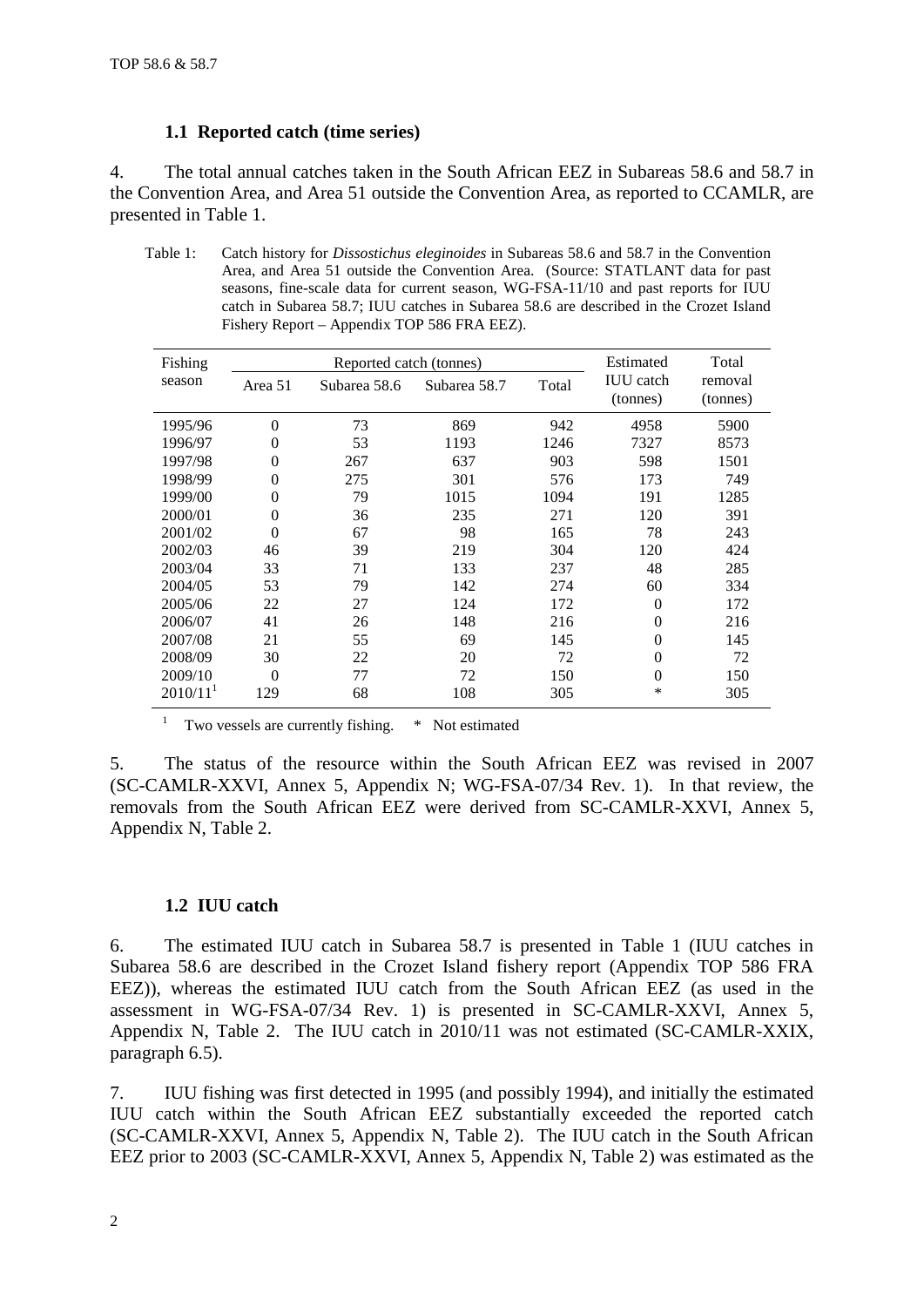<span id="page-4-0"></span>sum of the IUU catch estimated for Subarea 58.7 and 50% of that estimated for Subarea 58.6 (Brandão et al., 2002). Since 2003, IUU catch estimates are based on the number and duration of fishing activities of illegal vessels known, or believed, to have operated in the South African EEZ and on the average green-weight tonnages from vessels operating legally in that area in the corresponding years. Note that CCAMLR records indicated only one reported IUU vessel in this area during 2004, whereas other intelligence reports indicated that at least three IUU vessels were seen within the South African EEZ (WG-FSA-05/58). The latest IUU reports record a single vessel in Subarea 58.6 in 2005/06, which may or may not have been within the South African EEZ (WG-FSA-07/10 Rev. 5). There was no evidence of IUU fishing in recent seasons.

### **1.3 Size distribution of catches (time series)**

8. Catch-weighted length frequencies for *D. eleginoides* caught by longline are presented in Figure 2. The data cover the period 1995/96 to the current season, except for 2002/03 and 2004/05 where fine-scale catch and/or length data are not available in the CCAMLR database. Most *D. eleginoides* caught by longline range from 50 to 120 cm in length, with a mode at approximately 60–90 cm.



Weighted Frequency (proportion of the catch)

Figure 2: Catch-weighted length frequencies for *Dissostichus eleginoides* caught by longline in the South African EEZ in Subareas 58.6 and 58.7 (source: observer, fine-scale and STATLANT data; there were no fine-scale and/or length data available for 2002/03 and 2004/05).

#### **2. Stocks and areas**

9. The South African EEZ around the Prince Edward Islands is mainly in Subarea 58.7 but extends east into Subarea 58.6, south into Division 58.4.4, and north of the Convention Area into Area 51 (Figure 1). However, there are currently no fishing grounds in the southern half of the South African EEZ. The majority of the fishery occurs down to about 1 500 m, but fishing depths in excess of 2 000 m have been recorded. Subarea 58.6 also includes the Crozet Islands to the east of the Prince Edward Islands. The current stock assessments do not consider the possibility that these island groups share the same toothfish stock.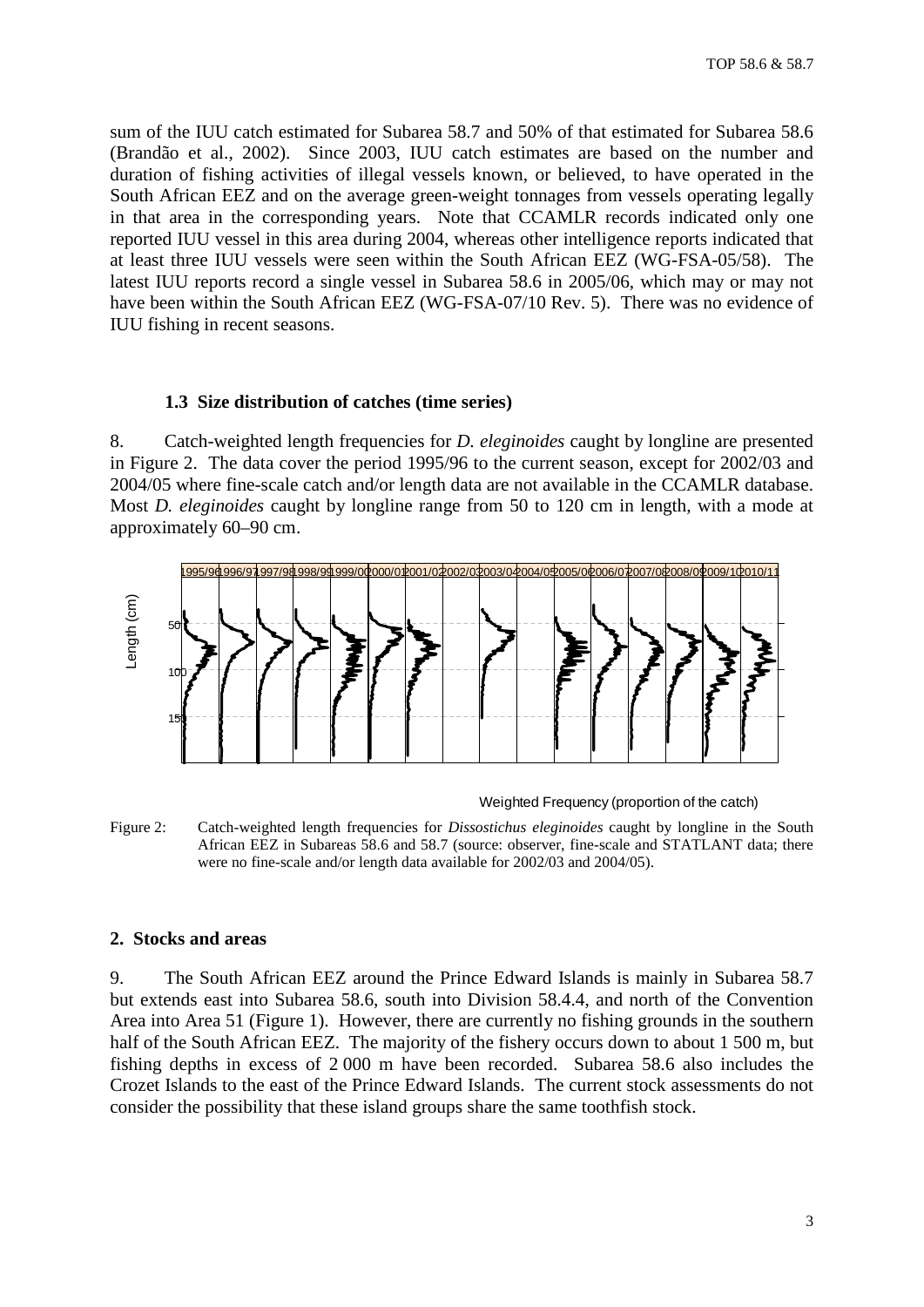# <span id="page-5-0"></span>**3. Parameter estimation**

10. The parameters used in the assessment reviewed in 2007 are reported in SC-CAMLR-XXVI, Annex 5, Appendix N.

11. South Africa has voluntarily implemented CM 41-01 and requires each longline vessel to tag and release toothfish at the rate of one fish per tonne of green weight caught throughout the season.

12. Tagging rates, and recaptures by year since 2005/06, are given in Table 2.

| Year    | Tagged | Recaptured       |
|---------|--------|------------------|
| 2005/06 | 94     |                  |
| 2006/07 | 128    |                  |
| 2007/08 | 120    | 4                |
| 2008/09 | 140    | $\left( \right)$ |
| 2009/10 | 74     | 7                |
| 2010/11 | 46     | 4                |
| Total   | 602    | 17               |

Table 2: Number of toothfish tagged and the number of recaptures per year in the South African EEZ in Subareas 58.6 and 58.7.

### **4. Stock assessment**

13. The assessment was reviewed in 2007 (see SC-CAMLR-XXVI, Annex 5, Appendix N and WG-FSA-07/34 Rev. 1). No assessment was carried out in 2010. A difficulty with assessments is that there are conflicting signals in the CPUE and catch-at-length data. An operational management procedure (OMP) approach for the fishery that addresses this uncertainty was presented to, and discussed by, WG-SAM (SC-CAMLR-XXVII, Annex 7, paragraphs 6.1 to 6.3; Brandão and Butterworth, 2009). The adoption of the OMP as a basis for management is currently being considered by South Africa.

14. A revision of the OMP is currently being undertaken, but is being hampered by the fact that the fishery has moved from Spanish to trott gear since 2009 and only trot-line gear was used in 2011. A requirement for a portion of the catch to be taken by Spanish longline gear will be implemented in 2012 to enhance CPUE comparisons between these gear types and to continue the historic CPUE series that is based on Spanish longline gear.

15. A large reduction in *D. eleginoides* CPUE was observed shortly after inception of the longline fishery in Subareas 58.6 and 58.7, from 0.35 to 0.5 kg/hook in 1995/96 and 1996/97 to below 0.1 kg/hook in the early 2000s. Since 2007/08 there appears to have been a small increase in vulnerable stock size as evidenced by an increase in raw CPUE above 0.1 kg/hook. A similar trajectory in the CPUE series is observed in SSRUs 586A and B and Subarea 58.7 (Table 3 and Figure 3).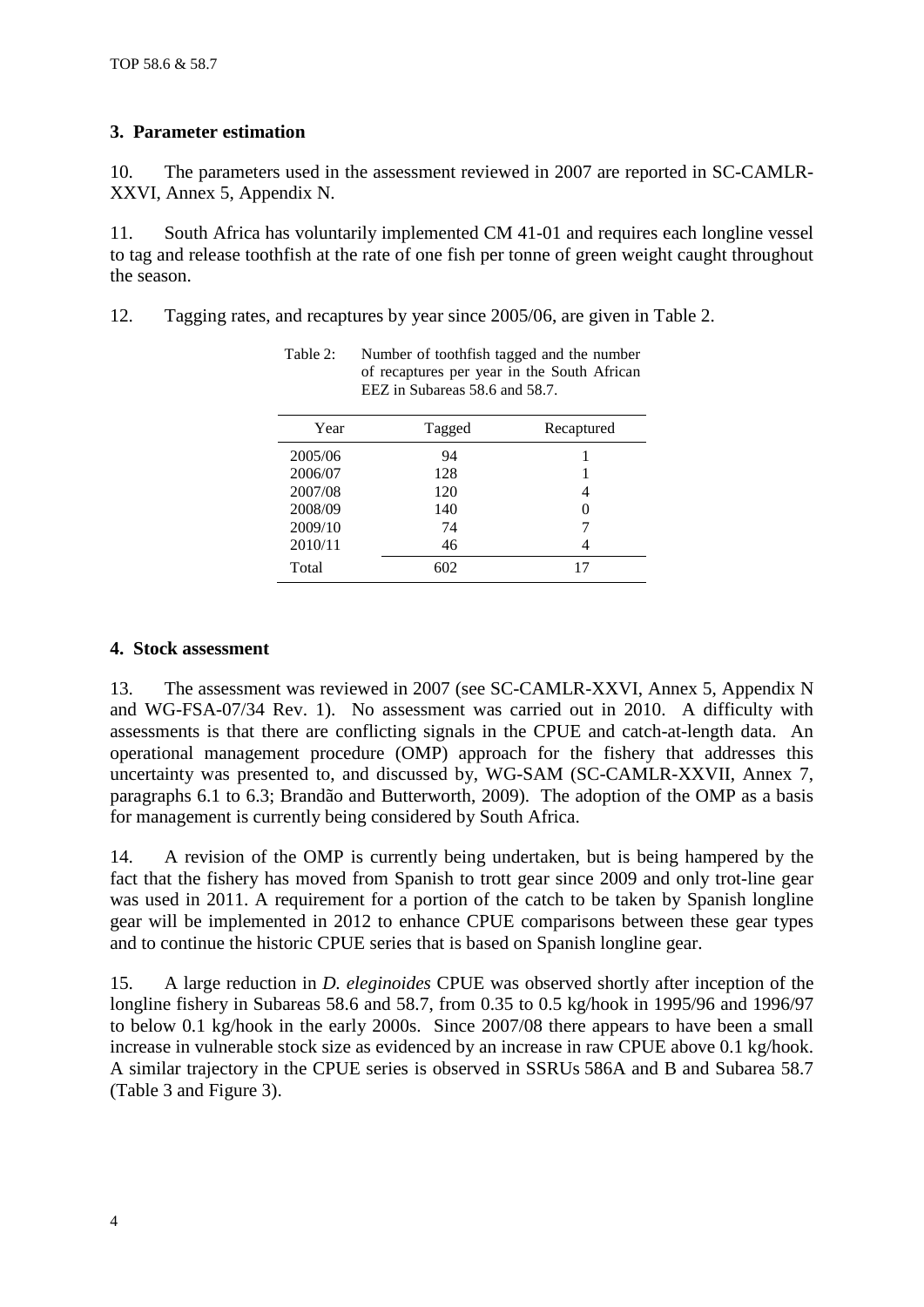| Season  |      | Effort (million hooks) |      |       | Raw CPUE (kg/hook) |             |  |  |
|---------|------|------------------------|------|-------|--------------------|-------------|--|--|
|         | 58.6 | 58.7                   | Both | 58.6  | 58.7               | <b>Both</b> |  |  |
| 1995/96 | 0.16 | 1.37                   | 1.53 | 0.686 | 0.512              | 0.530       |  |  |
| 1996/97 | 0.40 | 3.10                   | 3.50 | 0.242 | 0.403              | 0.384       |  |  |
| 1997/98 | 1.23 | 2.89                   | 4.11 | 0.181 | 0.210              | 0.202       |  |  |
| 1998/99 | 0.66 | 0.54                   | 1.21 | 0.104 | 0.050              | 0.080       |  |  |
| 1999/00 | 0.41 | 2.03                   | 2.44 | 0.104 | 0.136              | 0.130       |  |  |
| 2000/01 | 0.13 | 0.80                   | 0.93 | 0.036 | 0.063              | 0.059       |  |  |
| 2001/02 | 0.52 | 0.39                   | 0.91 | 0.083 | 0.082              | 0.082       |  |  |
| 2002/03 | 0.00 | 0.00                   | 0.00 |       |                    |             |  |  |
| 2003/04 | 0.58 | 0.68                   | 1.26 | 0.079 | 0.043              | 0.060       |  |  |
| 2004/05 | 0.00 | 0.00                   | 0.00 |       |                    |             |  |  |
| 2005/06 | 0.25 | 1.01                   | 1.26 | 0.079 | 0.127              | 0.118       |  |  |
| 2006/07 | 0.58 | 1.98                   | 2.56 | 0.060 | 0.078              | 0.074       |  |  |
| 2007/08 | 0.47 | 0.61                   | 1.07 | 0.117 | 0.114              | 0.116       |  |  |
| 2008/09 | 0.23 | 0.18                   | 0.41 | 0.098 | 0.113              | 0.104       |  |  |
| 2009/10 | 0.18 | 0.14                   | 0.33 | 0.121 | 0.105              | 0.114       |  |  |

<span id="page-6-0"></span>Table 3: Historic effort and *Dissostichus eleginoides* CPUE (kg/hook) for longline vessels only in Subareas 58.6 and 58.7.



Figure 3: Historic effort and *Dissostichus eleginoides* CPUE (kg/hook) for longline vessels only in Subareas 58.6 and 58.7.

### **5. By-catch of fish and invertebrates**

#### **5.1 Estimation of by-catch removals**

16. Estimated annual by-catch removals from the longline fishery for *D. eleginoides* in the South African EEZ in Subareas 58.6 and 58.7, and Area 51, are reported in Table 4. The Working Group noted that South Africa has voluntarily submitted accurate fine-scale data for all except two seasons (Figure 2) and encouraged South Africa to submit fine-scale data for those two seasons.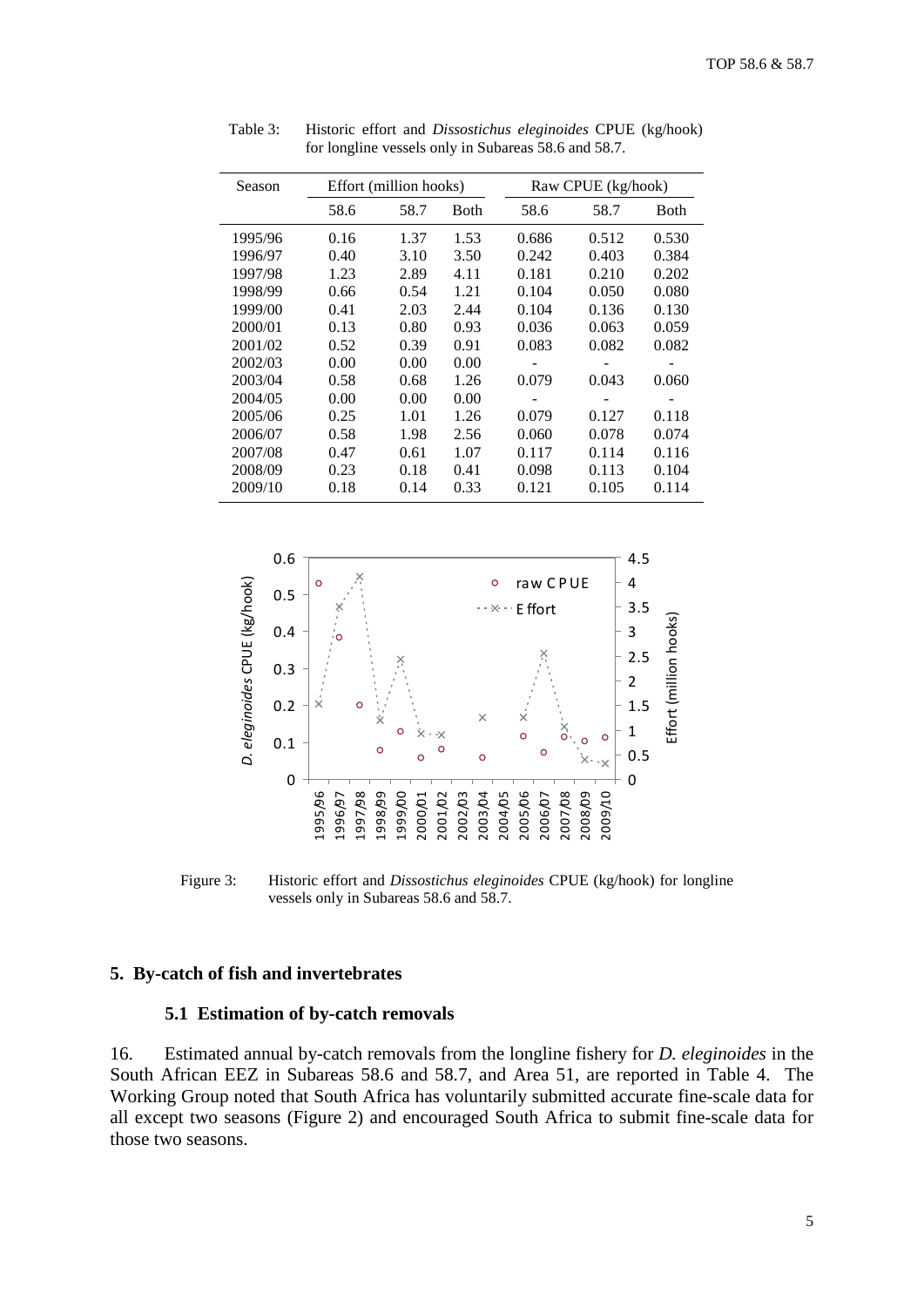| Season   |                  |                |                |          |                  | Reported catch (tonnes) |               |          |          |          |      |       |
|----------|------------------|----------------|----------------|----------|------------------|-------------------------|---------------|----------|----------|----------|------|-------|
|          | Macrourids       |                |                | Rajids   |                  |                         | Other species |          |          |          |      |       |
|          | 51               | 58.6           | 58.7           | Total    | 51               | 58.6                    | 58.7          | Total    | 51       | 58.6     | 58.7 | Total |
| 1995/96  | $\boldsymbol{0}$ | $\overline{0}$ | $\Omega$       | 0        | $\boldsymbol{0}$ | $\theta$                | $\Omega$      | $\theta$ | $\theta$ | $\theta$ | 0    |       |
| 1996/97  | 0                | 0              |                | 0        | $\overline{0}$   | 0                       |               |          | 0        | 0        |      |       |
| 1997/98  | 0                | 0              |                | 0        | $\overline{0}$   | 0                       |               |          | 0        | 0        |      |       |
| 1998/99  | $\overline{0}$   | 0              | 0              | $\theta$ | $\overline{0}$   | 0                       |               |          | 0        | 0        |      |       |
| 1999/00  | 15               | 12             | 47             | 74       | $\overline{c}$   | 2                       | 3             |          |          | 0        |      | 11    |
| 2000/01  | 8                | 2              | 13             | 22       | $\overline{0}$   | 0                       |               |          |          | 0        |      | ∍     |
| 2001/02  | 3                | 2              | $\overline{c}$ | 7        | $\overline{0}$   | 0                       | 0             | 0        | 0        | 0        | 0    |       |
| 2002/03* |                  |                |                |          |                  |                         |               |          |          |          |      |       |
| 2003/04  | $\theta$         | $\Omega$       | 0              |          | $\theta$         | 0                       | 0             | 0        | 0        | 0        | 0    |       |
| 2004/05  | $\overline{0}$   | 0              | 0              | 0        | $\overline{0}$   | 0                       | 0             |          | 0        |          | 22   | 23    |
| 2005/06  | 2                |                | 8              | 12       | $\overline{0}$   | 0                       |               |          |          | 0        | 0    |       |
| 2006/07  | 15               | 9              | 22             | 46       | $\boldsymbol{0}$ | 0                       | 0             |          | 2        | 0        |      |       |
| 2007/08  | 2                | 3              | 5              | 10       | $\overline{0}$   | 0                       |               |          |          | 0        | 2    |       |
| 2008/09  |                  |                |                | 4        | $\overline{0}$   |                         |               |          | 0        | 0        |      |       |
| 2009/10  | 3                | 3              | C              |          | $\theta$         | 0                       | 0             |          |          |          |      |       |
| 2010/11  | 6                |                | $\overline{c}$ | 9        | $\overline{2}$   | 0                       | 0             | 2        | 2        | 0        |      |       |

<span id="page-7-0"></span>Table 4: Catch history for by-catch species (macrourids, rajids and other species) taken in the longline fishery for *D. eleginoides* in the South African EEZ in Subareas 58.6 and 58.7 in the Convention Area, and Area 51 outside the Convention Area (source: fine-scale data).

\* No fine-scale data

# **5.2 Assessments of impact on affected populations**

17. It was not possible to assess the impacts on affected populations.

# **5.3 Mitigation measures**

18. There are no mitigation measures in force to reduce fish and invertebrate by-catch.

# **6. By-catch of birds and mammals**

### **6.1 Estimation of longline by-catch removals**

19. There were no observed incidents of seabird mortality in the South African EEZ in Subareas 58.6 and 58.7 during the 2010/11 season (Table 5). This is the sixth consecutive year of no observed seabird by-catch in this fishery. No new estimates of potential seabird removals by IUU fishing were calculated in 2011. Previous estimates are summarised in SC-CAMLR-XXVI/BG/32 and SC-CAMLR-XXVI, Annex 6, Part II, Table 20.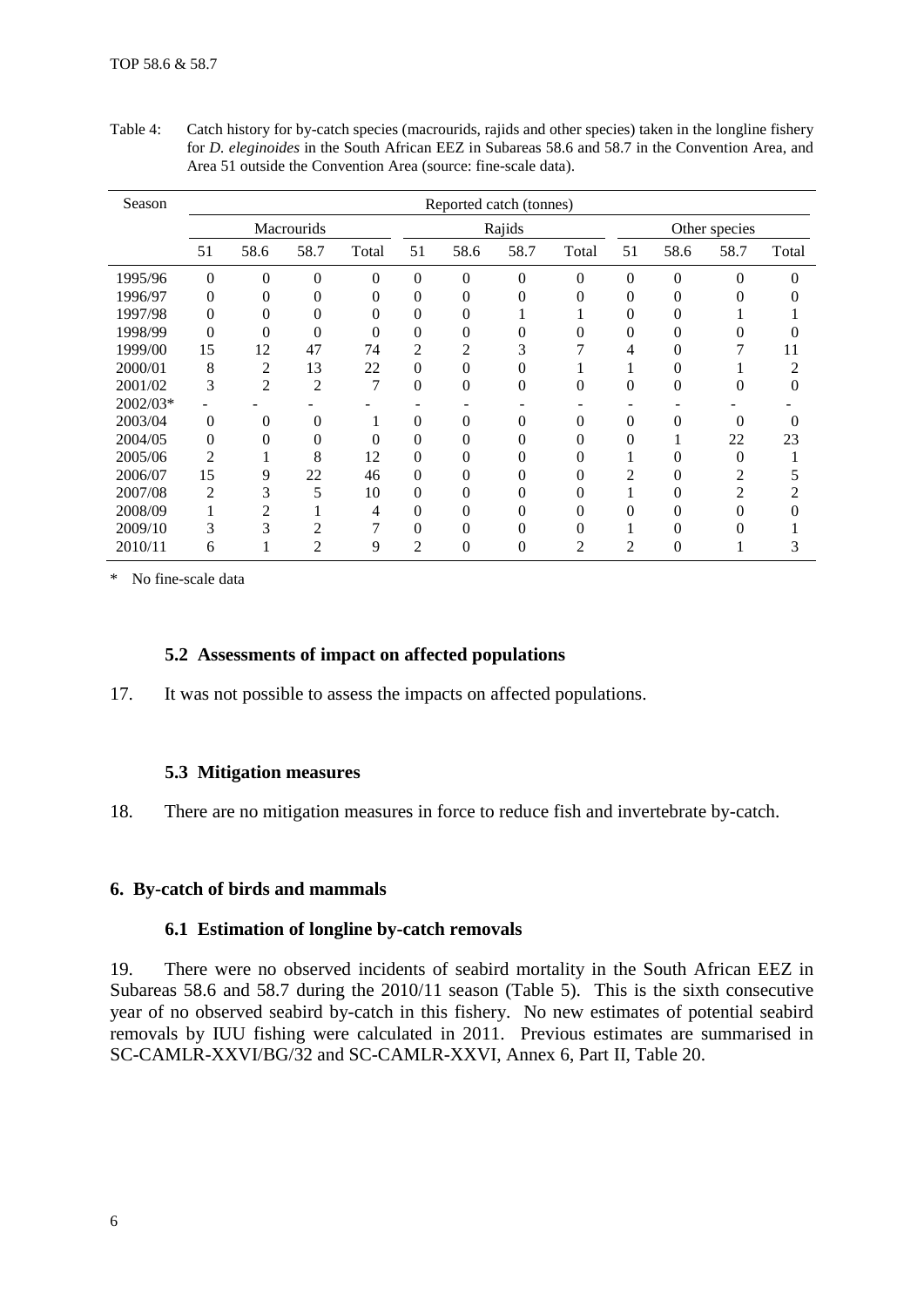| Fishing<br>season | By-catch rate<br>(birds/thousand hooks) | Estimated by-catch |
|-------------------|-----------------------------------------|--------------------|
| 1996/97           | 0.52                                    | 834                |
| 1997/98           | 0.194                                   | 528                |
| 1998/99           | 0.034                                   | 156                |
| 1999/00           | 0.046                                   | 516                |
| 2000/01           | 0.018                                   | 199                |
| 2001/02           | 0                                       | $\theta$           |
| 2002/03           | 0.003                                   |                    |
| 2003/04           | 0.025                                   | 39                 |
| 2004/05           | 0.149                                   | 76                 |
| 2005/06           | 0                                       | $\theta$           |
| 2006/07           | 0                                       | $\theta$           |
| 2007/08           | $\mathbf{\Omega}$                       | $\theta$           |
| 2008/09           | 0                                       | $\theta$           |
| 2009/10           |                                         | 0                  |
| 2010/11           |                                         | 0                  |

Table 5: Estimated by-catch of seabirds in the South African EEZ in Subareas 58.6 and 58.7.

20. In 2011, as in previous years, WG-IMAF agreed the level of risk of incidental mortality of seabirds in the fishery in the South African EEZ at the Prince Edward Islands (in both Subareas 58.6 and 58.7) is category 5 (high) (SC-CAMLR-XXX, Annex 8).

### **6.2 Pot fishery by-catch**

21. This fishery was active only in 2003/04 and 2004/05. No by-catch of seabirds or mammals was observed in this fishery.

#### **6.3 Mitigation measures**

22. South Africa has consistently required the application in this area of the mitigation measures recommended by CCAMLR with the exception of a closed season.

# **6.4 Interactions involving marine mammals with longline fishing operations**

23. On one vessel, some limited observations by the industry in the 2004/05 season indicated a loss of two toothfish to toothed cetaceans for each whole toothfish landed when longlines were hauled. Longline operations are now concentrated in shallower waters to attempt to minimise such losses. The Working Group noted that this level of cetacean predation is much greater than suspected for other toothfish fisheries, and encouraged the deployment of a scientific observer by South Africa to gather further data on this.

24. There were no observed incidental mortalities of marine mammals during the 2010/11 season.